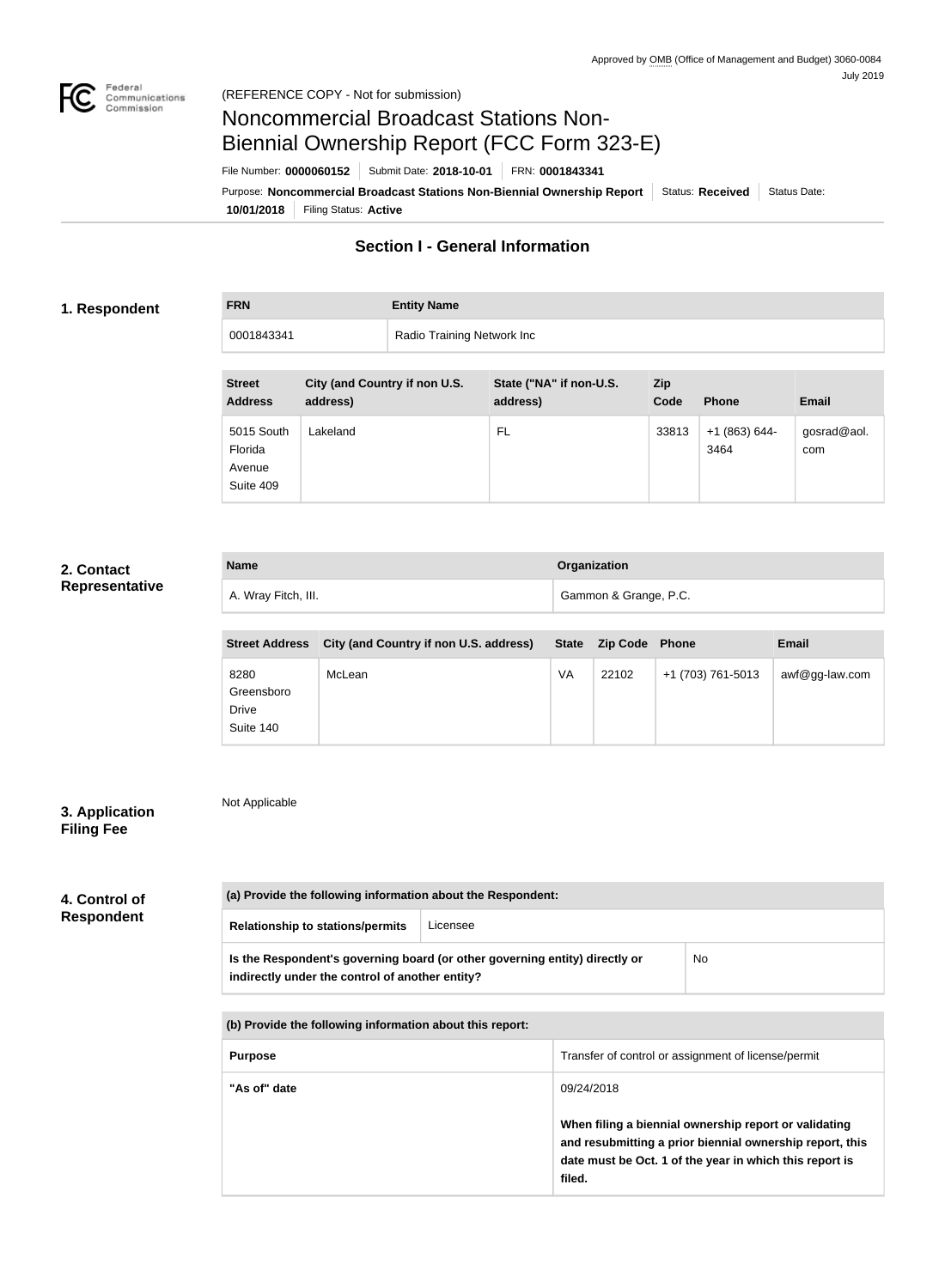**5. Licensee(s) /Permittees(s) and Station(s) /Permit(s)**

**Respondent is filing this report to cover the following Licensee(s)/Permittee(s) and station(s)/permit(s):**

| Licensee/Permittee Name    | <b>FRN</b>       |                  |              |                |  |
|----------------------------|------------------|------------------|--------------|----------------|--|
| Radio Training Network Inc |                  |                  | 0001843341   |                |  |
|                            |                  |                  |              |                |  |
| Fac. ID No.                | <b>Call Sign</b> | <b>City</b>      | <b>State</b> | <b>Service</b> |  |
| 62206                      | <b>WPHH</b>      | <b>HOPE HULL</b> | AL           | FM             |  |
| 175649                     | <b>KCKJ</b>      | <b>SARCOXIE</b>  | <b>MO</b>    | <b>FM</b>      |  |

## **Section II – Non-Biennial Ownership Information**

### **1. 47 C.F.R. Section 73.3613 Documents**

Licensee/Permittee Respondents should list all contracts and other instruments set forth in 47 C.F.R. Section 73.3613(a) through (c) for the facility or facilities listed on this report. If the agreement is a network affiliation agreement, check the appropriate box. Otherwise, select "Other." Non-Licensee/Permittee Respondents should select "Not Applicable" in response to this question.

| <b>Document Information</b>                     |                                                                                       |  |  |
|-------------------------------------------------|---------------------------------------------------------------------------------------|--|--|
| Description of contract or instrument           | Articles of Amendment to Articles of Incorporation                                    |  |  |
| Parties to contract or instrument               | Radio Training Network, Inc.; State of Georgia                                        |  |  |
| Date of execution                               | 02/1991                                                                               |  |  |
| Date of expiration                              | No expiration date                                                                    |  |  |
| <b>Agreement type</b><br>(check all that apply) | Other<br><b>Agreement Type:</b> Articles of Amendment to Articles of<br>Incorporation |  |  |

| <b>Document Information</b>                     |                                                           |  |  |
|-------------------------------------------------|-----------------------------------------------------------|--|--|
| Description of contract or instrument           | Articles of Incorporation                                 |  |  |
| Parties to contract or instrument               | Radio Training Network, Inc.; State of Georgia            |  |  |
| Date of execution                               | 10/1984                                                   |  |  |
| Date of expiration                              | No expiration date                                        |  |  |
| <b>Agreement type</b><br>(check all that apply) | Other<br><b>Agreement Type: Articles of Incorporation</b> |  |  |

| <b>Document Information</b>                     |                                        |  |  |
|-------------------------------------------------|----------------------------------------|--|--|
| Description of contract or instrument           | <b>Bylaws</b>                          |  |  |
| Parties to contract or instrument               | <b>Radio Training Network</b>          |  |  |
| Date of execution                               | 10/1984                                |  |  |
| Date of expiration                              | No expiration date                     |  |  |
| <b>Agreement type</b><br>(check all that apply) | Other<br><b>Agreement Type: Bylaws</b> |  |  |

**(a)** Ownership Interests. This Question requires Respondents to enter detailed information about ownership interests by generating a series of subforms. Answer each question on each subform. The first subform listing should be for the Respondent itself. If the Respondent is not a natural person, also list each of the officers, members of the governing board (or other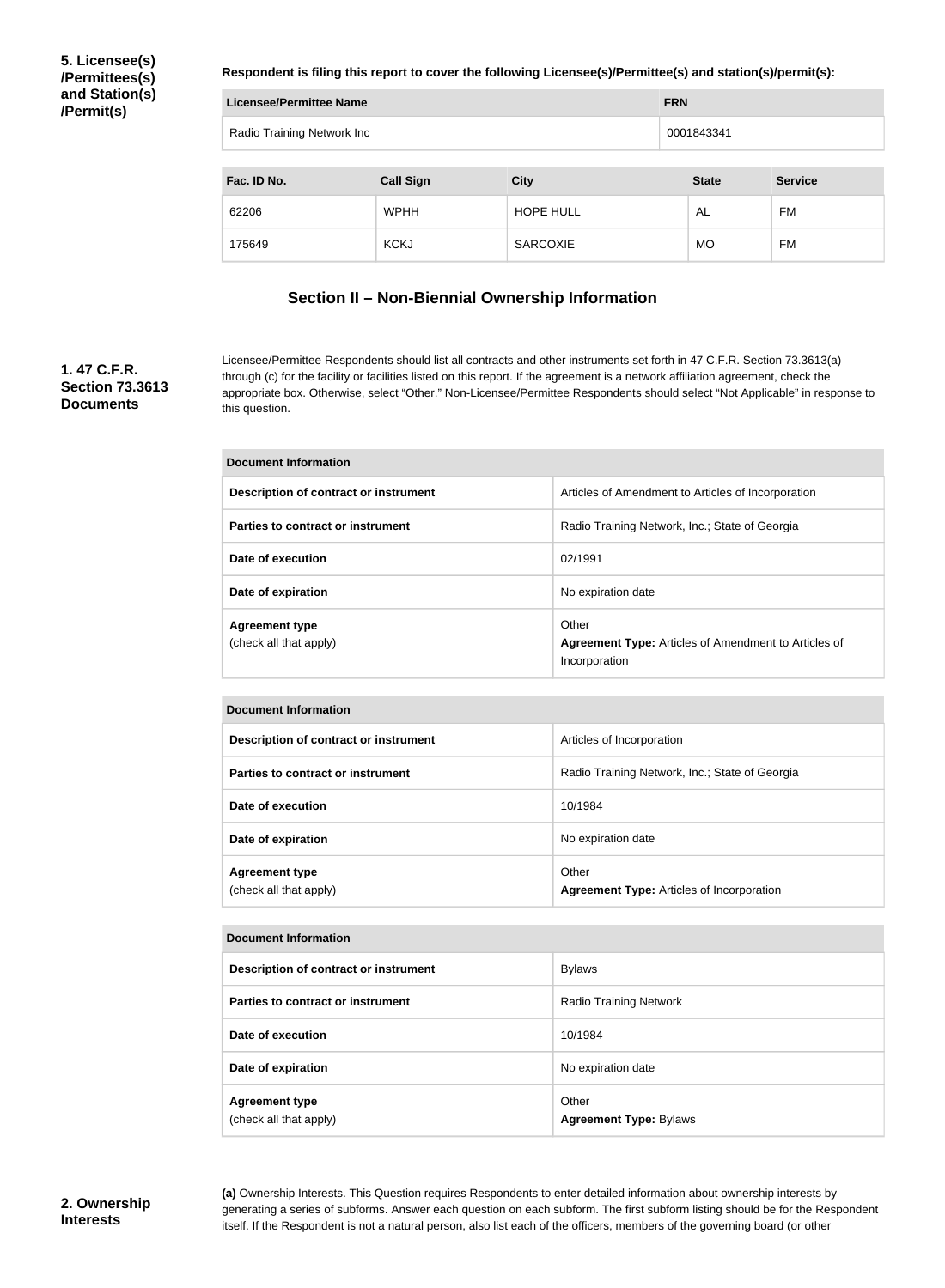governing entity), stockholders, and any other persons or entities with a direct attributable interest in the Respondent pursuant to the standards set forth in 47 C.F.R. Section 73.3555. (A "direct" interest is one that is not held through any intervening companies or entities.) List each interest holder with a direct attributable interest in the Respondent separately.

Leave the percentage of total assets (Equity Debt Plus) field blank for an interest holder unless that interest holder has an attributable interest in the Respondent solely on the basis of the Commission's Equity Debt Plus attribution standard, 47 C.F.R. Section 73.3555, Note 2(i).

In the case of vertical or indirect ownership structures, list only those interests in the Respondent that also represent an attributable interest in the Licensee(s) or Permittee(s) for which the report is being submitted.

Entities that are part of an organizational structure that includes holding companies or other forms of indirect ownership must file separate ownership reports. In such a structure do not report, or file a separate report for, any interest holder that does not have an attributable interest in the Licensee(s) or Permittee(s) for which the report is being submitted.

Please see the Instructions for further detail concerning interests that must be reported in response to this question.

The Respondent must provide an FCC Registration Number for each interest holder reported in response to this question. Please see the Instructions for detailed information and guidance concerning this requirement.

| <b>Ownership Information</b>                                                                                                      |                                           |                           |  |  |
|-----------------------------------------------------------------------------------------------------------------------------------|-------------------------------------------|---------------------------|--|--|
| <b>FRN</b>                                                                                                                        | 0001843341                                |                           |  |  |
| <b>Entity Name</b>                                                                                                                | Radio Training Network Inc                |                           |  |  |
| <b>Address</b>                                                                                                                    | PO Box                                    |                           |  |  |
|                                                                                                                                   | <b>Street 1</b>                           | 5015 South Florida Avenue |  |  |
|                                                                                                                                   | <b>Street 2</b>                           | Suite 409                 |  |  |
|                                                                                                                                   | <b>City</b>                               | Lakeland                  |  |  |
|                                                                                                                                   | State ("NA" if non-U.S.<br>address)       | <b>FL</b>                 |  |  |
|                                                                                                                                   | <b>Zip/Postal Code</b>                    | 33813                     |  |  |
|                                                                                                                                   | Country (if non-U.S.<br>address)          | <b>United States</b>      |  |  |
| <b>Listing Type</b>                                                                                                               | Respondent                                |                           |  |  |
| <b>Positional Interests</b><br>(check all that apply)                                                                             | Respondent                                |                           |  |  |
| <b>Interest Percentages</b>                                                                                                       | Voting                                    | 0.0%                      |  |  |
| (enter percentage values<br>from 0.0 to 100.0)                                                                                    | <b>Total assets (Equity Debt</b><br>Plus) | 0.0%                      |  |  |
| Does interest holder have an attributable interest in one or more broadcast stations<br>Yes<br>that do not appear on this report? |                                           |                           |  |  |

#### **Ownership Information**

| <b>FRN</b>     | 0020022653                          |                     |  |
|----------------|-------------------------------------|---------------------|--|
| <b>Name</b>    | James L. Campbell                   |                     |  |
| <b>Address</b> | PO Box                              |                     |  |
|                | <b>Street 1</b>                     | 2860 Medinah Circle |  |
|                | <b>Street 2</b>                     |                     |  |
|                | City                                | Lakeland            |  |
|                | State ("NA" if non-U.S.<br>address) | <b>FL</b>           |  |
|                |                                     |                     |  |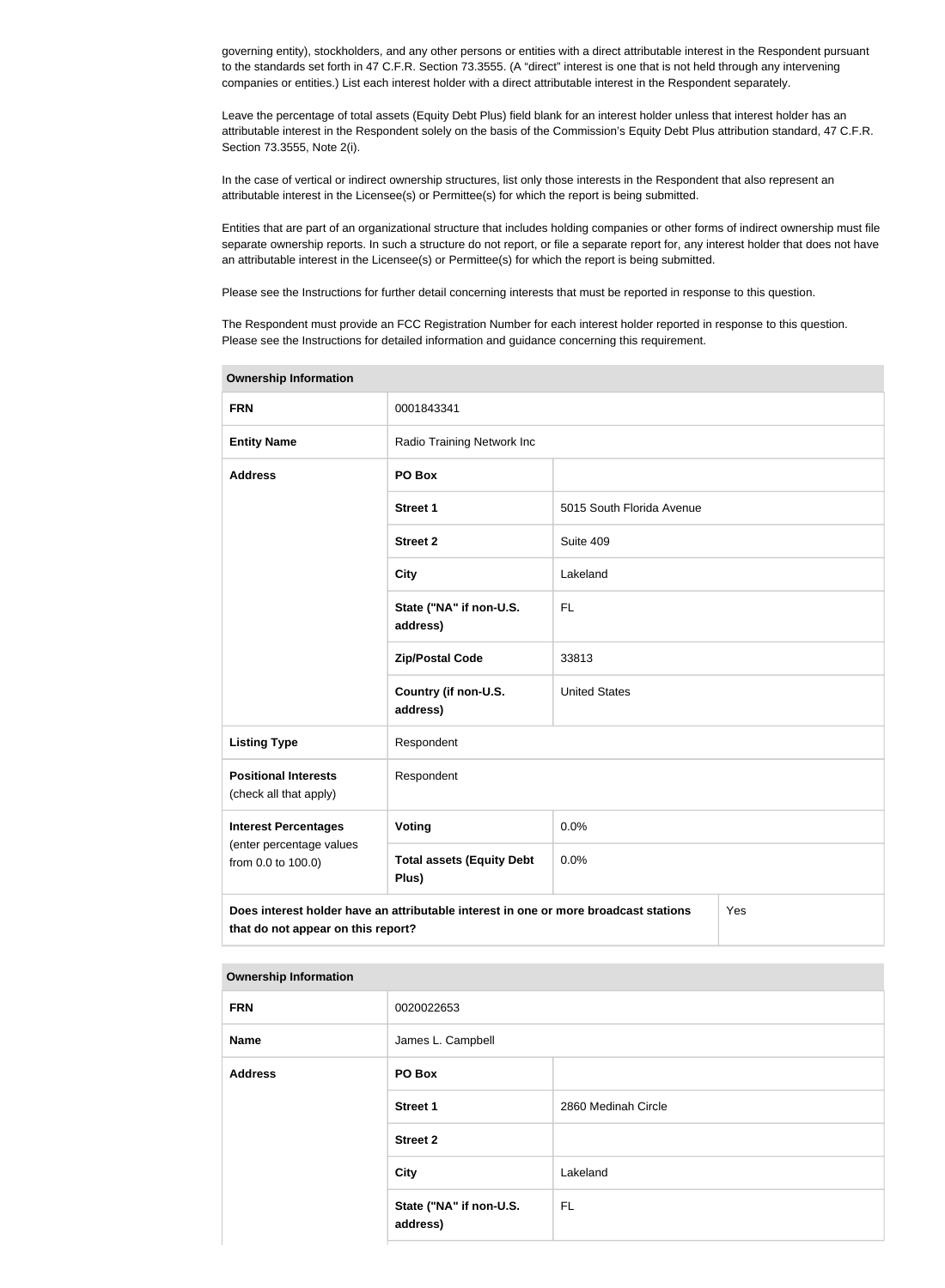|                                                                                                                                   | <b>Zip/Postal Code</b>                                         | 33803                |  |
|-----------------------------------------------------------------------------------------------------------------------------------|----------------------------------------------------------------|----------------------|--|
|                                                                                                                                   | Country (if non-U.S.<br>address)                               | <b>United States</b> |  |
| <b>Listing Type</b>                                                                                                               | Other Interest Holder                                          |                      |  |
| <b>Positional Interests</b><br>(check all that apply)                                                                             | Officer, Member of Governing Board (or other governing entity) |                      |  |
| <b>Principal Profession or</b><br><b>Occupation</b>                                                                               | President, Radio Training Network, Inc.                        |                      |  |
| By Whom Appointed or<br><b>Elected</b>                                                                                            | <b>Board of Directors</b>                                      |                      |  |
| <b>Interest Percentages</b>                                                                                                       | <b>Voting</b>                                                  | 20.0%                |  |
| (enter percentage values<br>from 0.0 to 100.0)                                                                                    | <b>Total assets (Equity Debt</b><br>Plus)                      | 0.0%                 |  |
| Does interest holder have an attributable interest in one or more broadcast stations<br>Yes<br>that do not appear on this report? |                                                                |                      |  |

| <b>Ownership Information</b>                          |                                                                                                                                   |                      |  |
|-------------------------------------------------------|-----------------------------------------------------------------------------------------------------------------------------------|----------------------|--|
| <b>FRN</b>                                            | 9990053911                                                                                                                        |                      |  |
| <b>Name</b>                                           | Ruth J. Campbell                                                                                                                  |                      |  |
| <b>Address</b>                                        | PO Box                                                                                                                            |                      |  |
|                                                       | <b>Street 1</b>                                                                                                                   | 2860 Medinah Circle  |  |
|                                                       | <b>Street 2</b>                                                                                                                   |                      |  |
|                                                       | <b>City</b>                                                                                                                       | Lakeland             |  |
|                                                       | State ("NA" if non-U.S.<br><b>FL</b><br>address)                                                                                  |                      |  |
|                                                       | <b>Zip/Postal Code</b>                                                                                                            | 33803                |  |
|                                                       | Country (if non-U.S.<br>address)                                                                                                  | <b>United States</b> |  |
| <b>Listing Type</b>                                   | Other Interest Holder                                                                                                             |                      |  |
| <b>Positional Interests</b><br>(check all that apply) | Other - Assistant Secretary                                                                                                       |                      |  |
| <b>Principal Profession or</b><br><b>Occupation</b>   | <b>Executive Secretary</b>                                                                                                        |                      |  |
| By Whom Appointed or<br><b>Elected</b>                | <b>Board of Directors</b>                                                                                                         |                      |  |
| <b>Interest Percentages</b>                           | Voting                                                                                                                            | 0.0%                 |  |
| (enter percentage values<br>from 0.0 to 100.0)        | <b>Total assets (Equity Debt</b><br>Plus)                                                                                         | 0.0%                 |  |
|                                                       | Does interest holder have an attributable interest in one or more broadcast stations<br>Yes<br>that do not appear on this report? |                      |  |

**Ownership Information**

|--|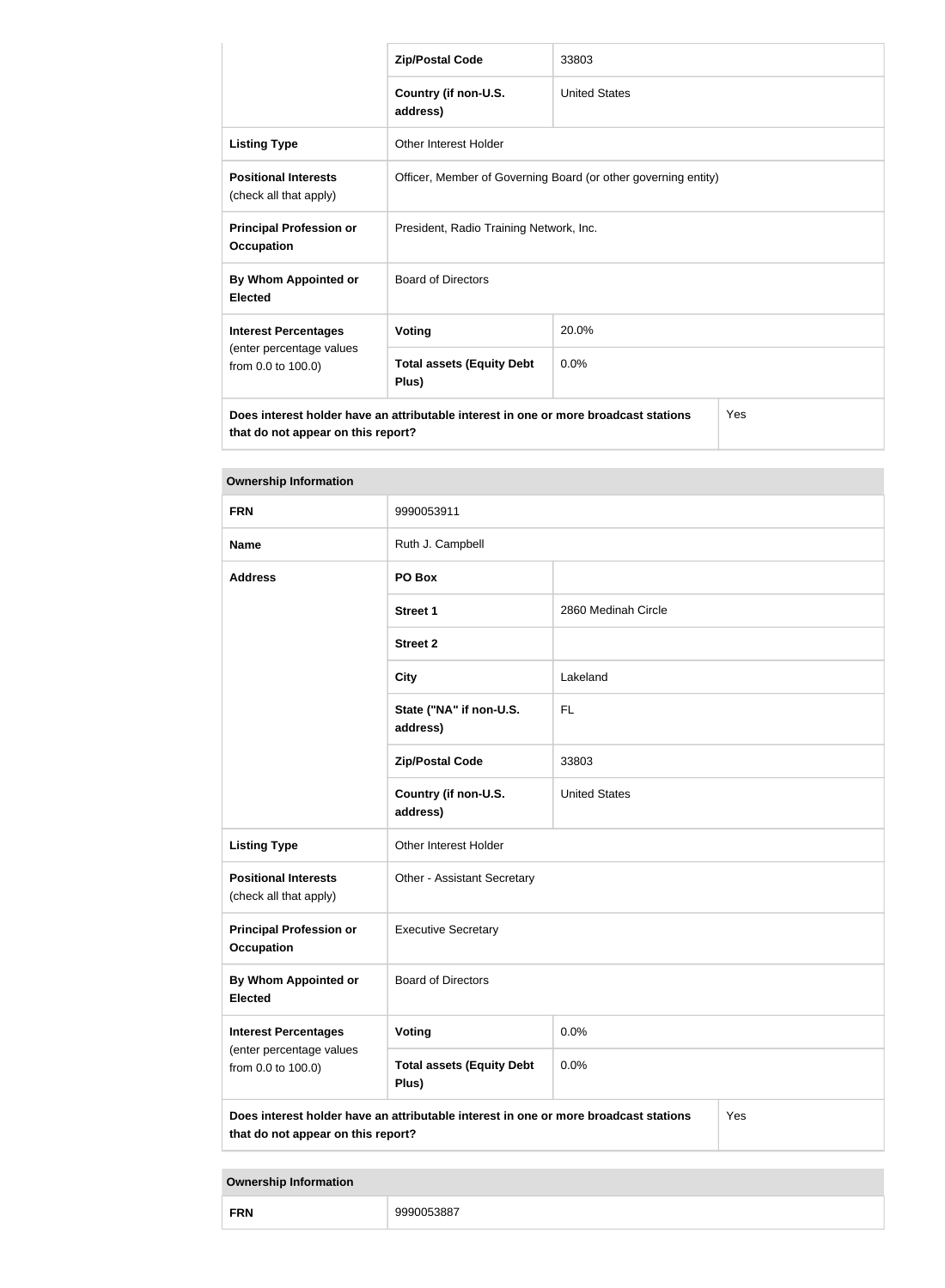| <b>Name</b>                                                                                                                       | Lee Freeman                                                    |                       |  |
|-----------------------------------------------------------------------------------------------------------------------------------|----------------------------------------------------------------|-----------------------|--|
| <b>Address</b>                                                                                                                    | PO Box                                                         |                       |  |
|                                                                                                                                   | Street 1                                                       | 1958 Monroe Drive, NE |  |
|                                                                                                                                   | <b>Street 2</b>                                                |                       |  |
|                                                                                                                                   | <b>City</b>                                                    | Atlanta               |  |
|                                                                                                                                   | State ("NA" if non-U.S.<br>address)                            | GA                    |  |
|                                                                                                                                   | <b>Zip/Postal Code</b>                                         | 30324                 |  |
|                                                                                                                                   | Country (if non-U.S.<br>address)                               | <b>United States</b>  |  |
| <b>Listing Type</b>                                                                                                               | Other Interest Holder                                          |                       |  |
| <b>Positional Interests</b><br>(check all that apply)                                                                             | Officer, Member of Governing Board (or other governing entity) |                       |  |
| <b>Principal Profession or</b><br><b>Occupation</b>                                                                               | Vice President of Property Management Company                  |                       |  |
| By Whom Appointed or<br><b>Elected</b>                                                                                            | <b>Board of Directors</b>                                      |                       |  |
| <b>Interest Percentages</b>                                                                                                       | Voting                                                         | 20.0%                 |  |
| (enter percentage values<br>from 0.0 to 100.0)                                                                                    | <b>Total assets (Equity Debt</b><br>Plus)                      | 0.0%                  |  |
| Does interest holder have an attributable interest in one or more broadcast stations<br>Yes<br>that do not appear on this report? |                                                                |                       |  |

| <b>Ownership Information</b>                          |                                                                                                                                                |                      |
|-------------------------------------------------------|------------------------------------------------------------------------------------------------------------------------------------------------|----------------------|
| <b>FRN</b>                                            | 9990053903                                                                                                                                     |                      |
| <b>Name</b>                                           | Larry Maxwell                                                                                                                                  |                      |
| <b>Address</b>                                        | PO Box                                                                                                                                         | 832                  |
|                                                       | <b>Street 1</b>                                                                                                                                |                      |
|                                                       | <b>Street 2</b>                                                                                                                                |                      |
|                                                       | <b>City</b><br>Lake Wales<br>State ("NA" if non-U.S.<br><b>FL</b><br>address)                                                                  |                      |
|                                                       |                                                                                                                                                |                      |
|                                                       | <b>Zip/Postal Code</b>                                                                                                                         | 33849                |
|                                                       | Country (if non-U.S.<br>address)                                                                                                               | <b>United States</b> |
| <b>Listing Type</b>                                   | Other Interest Holder<br>Member of Governing Board (or other governing entity)<br><b>Business Owner-Developer</b><br><b>Board of Directors</b> |                      |
| <b>Positional Interests</b><br>(check all that apply) |                                                                                                                                                |                      |
| <b>Principal Profession or</b><br><b>Occupation</b>   |                                                                                                                                                |                      |
| <b>By Whom Appointed or</b><br><b>Elected</b>         |                                                                                                                                                |                      |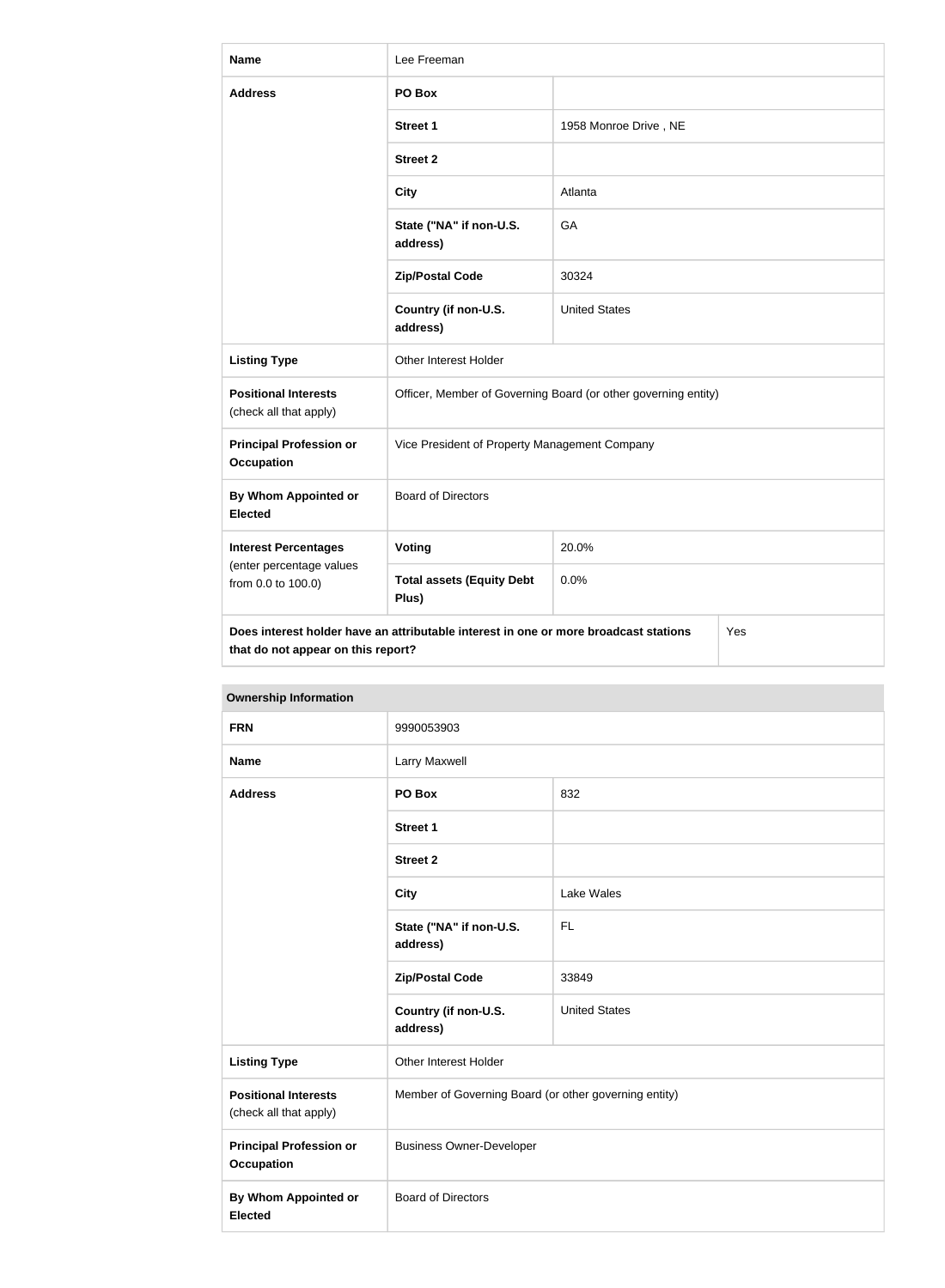| <b>Interest Percentages</b>                                                          | Voting                                    | 20.0%   |  |
|--------------------------------------------------------------------------------------|-------------------------------------------|---------|--|
| (enter percentage values<br>from 0.0 to 100.0)                                       | <b>Total assets (Equity Debt</b><br>Plus) | $0.0\%$ |  |
| Does interest holder have an attributable interest in one or more broadcast stations |                                           | Yes     |  |

| Does interest holder have an attributable interest in one or more broadcast stations |
|--------------------------------------------------------------------------------------|
| that do not appear on this report?                                                   |

| <b>Ownership Information</b>                                                                                                      |                                                                |                        |  |
|-----------------------------------------------------------------------------------------------------------------------------------|----------------------------------------------------------------|------------------------|--|
| <b>FRN</b>                                                                                                                        | 9990053895                                                     |                        |  |
| <b>Name</b>                                                                                                                       | Dan McBride                                                    |                        |  |
| <b>Address</b>                                                                                                                    | PO Box                                                         |                        |  |
|                                                                                                                                   | <b>Street 1</b>                                                | 2459 Laurel Glen Drive |  |
|                                                                                                                                   | <b>Street 2</b>                                                |                        |  |
|                                                                                                                                   | Lakeland<br><b>City</b>                                        |                        |  |
|                                                                                                                                   | State ("NA" if non-U.S.<br><b>FL</b><br>address)               |                        |  |
| 33803<br><b>Zip/Postal Code</b>                                                                                                   |                                                                |                        |  |
|                                                                                                                                   | Country (if non-U.S.<br><b>United States</b><br>address)       |                        |  |
| <b>Listing Type</b>                                                                                                               | <b>Other Interest Holder</b>                                   |                        |  |
| <b>Positional Interests</b><br>(check all that apply)                                                                             | Officer, Member of Governing Board (or other governing entity) |                        |  |
| <b>Principal Profession or</b><br><b>Occupation</b>                                                                               | <b>Executive Pastor</b>                                        |                        |  |
| <b>By Whom Appointed or</b><br><b>Elected</b>                                                                                     | <b>Board of Directors</b>                                      |                        |  |
| <b>Interest Percentages</b><br>(enter percentage values<br>from 0.0 to 100.0)                                                     | <b>Voting</b>                                                  | 20.0%                  |  |
|                                                                                                                                   | <b>Total assets (Equity Debt</b><br>Plus)                      | 0.0%                   |  |
| Does interest holder have an attributable interest in one or more broadcast stations<br>Yes<br>that do not appear on this report? |                                                                |                        |  |

| <b>Ownership Information</b> |                                     |                  |
|------------------------------|-------------------------------------|------------------|
| <b>FRN</b>                   | 0020022513                          |                  |
| <b>Name</b>                  | Michael L. Watkins                  |                  |
| <b>Address</b>               | PO Box                              |                  |
|                              | <b>Street 1</b>                     | 1447 Tangier Way |
|                              | <b>Street 2</b>                     |                  |
|                              | <b>City</b>                         | Sarasota         |
|                              | State ("NA" if non-U.S.<br>address) | FL.              |
|                              | <b>Zip/Postal Code</b>              | 34239            |
|                              |                                     |                  |